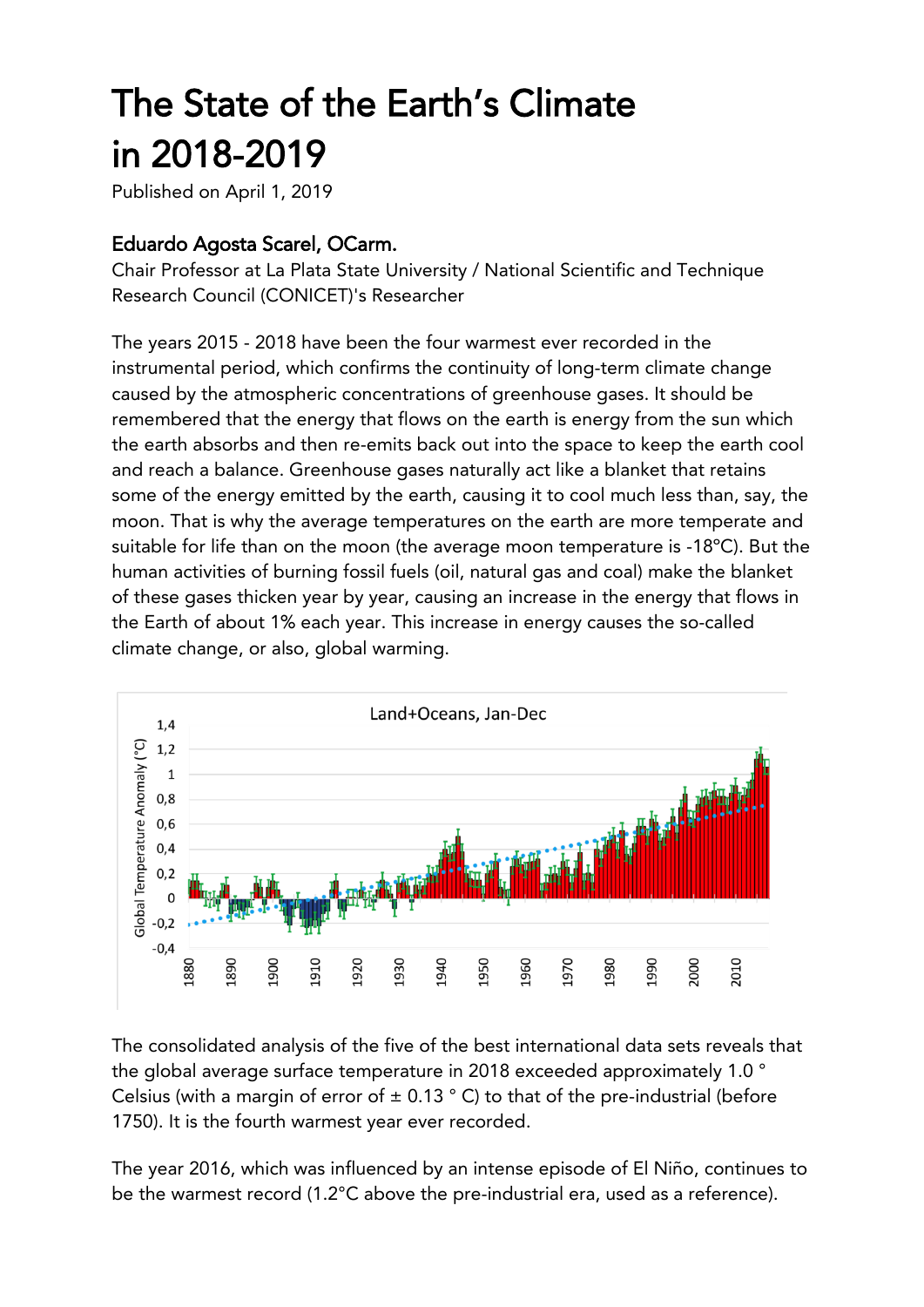Both in 2015 and in 2017, global average temperatures exceeded the pre-industrial levels by 1.1°C. It is practically impossible to establish a distinction between both years at thermal level since the difference in temperature is less than one hundredth of a degree, which is less than the margin of statistical error. Since energy flows within the climate system, there are years in which it is concentrated in the air, others in the ice of the poles and most of the years in the interior of the oceans. Therefore, the trend of long-term air temperature is much more important than the temperature of a particular year, and that trend is on the rise. The 20 warmest years for which data are available have been recorded in the last 22 years. The rate of warming in the last four years has been exceptional, both on the land surface and in the oceans.

However, temperatures are only part of the problem. In 2018, extreme weather events and devastating effects affected many countries and millions of people and had devastating impacts on economies and ecosystems. The year 2019 has also begun with the same severity. January and February 2019 are already 0.4ºC warmer than 2018. Many of the extreme weather events correspond fully to the foreseeable in a situation of climate warming. It is a reality that we have to face. The reduction of greenhouse gas emissions and climate adaptation measures should enjoy the highest priority worldwide.

In Australia the month of January 2019 has been the hottest since data are available, and there have been unprecedented heat waves because of its breadth and duration. It was also the driest month of January ever recorded in Tasmania, where destructive brush fires occurred. In vast regions of Australia the extreme phenomena that cause fires are becoming more frequent and the fire season lasts longer, according to the Office of Meteorology of that country. Intense heat waves are becoming more frequent as a result of climate change. In January, while in the Southern Hemisphere there was extreme heat, as in the Argentine Patagonia, some areas of North America were subjected to extreme cold. The cold weather of the eastern United States of America does not contradict climate change. Arctic warming occurs at a rate twice as fast as the global average and a large part of the region's ice has melted. These changes affect weather patterns, not only in the region but also outside, in the northern hemisphere in general. Part of these anomalous cold temperatures at lower latitudes could be due to drastic changes in the Arctic. The atmosphere tends to dilute the excess polar heat by amplifying the exchange of air masses, through a greater intensity of the jet streams. What happens at the poles is not confined to the poles but it influences the meteorological and climatic conditions of lower latitudes, where hundreds of millions of people live.

#### CO2 increase

In 2017, the dominant greenhouse gases released into the earth's atmosphere (carbon dioxide, methane and nitrous oxide) reached new record levels. The global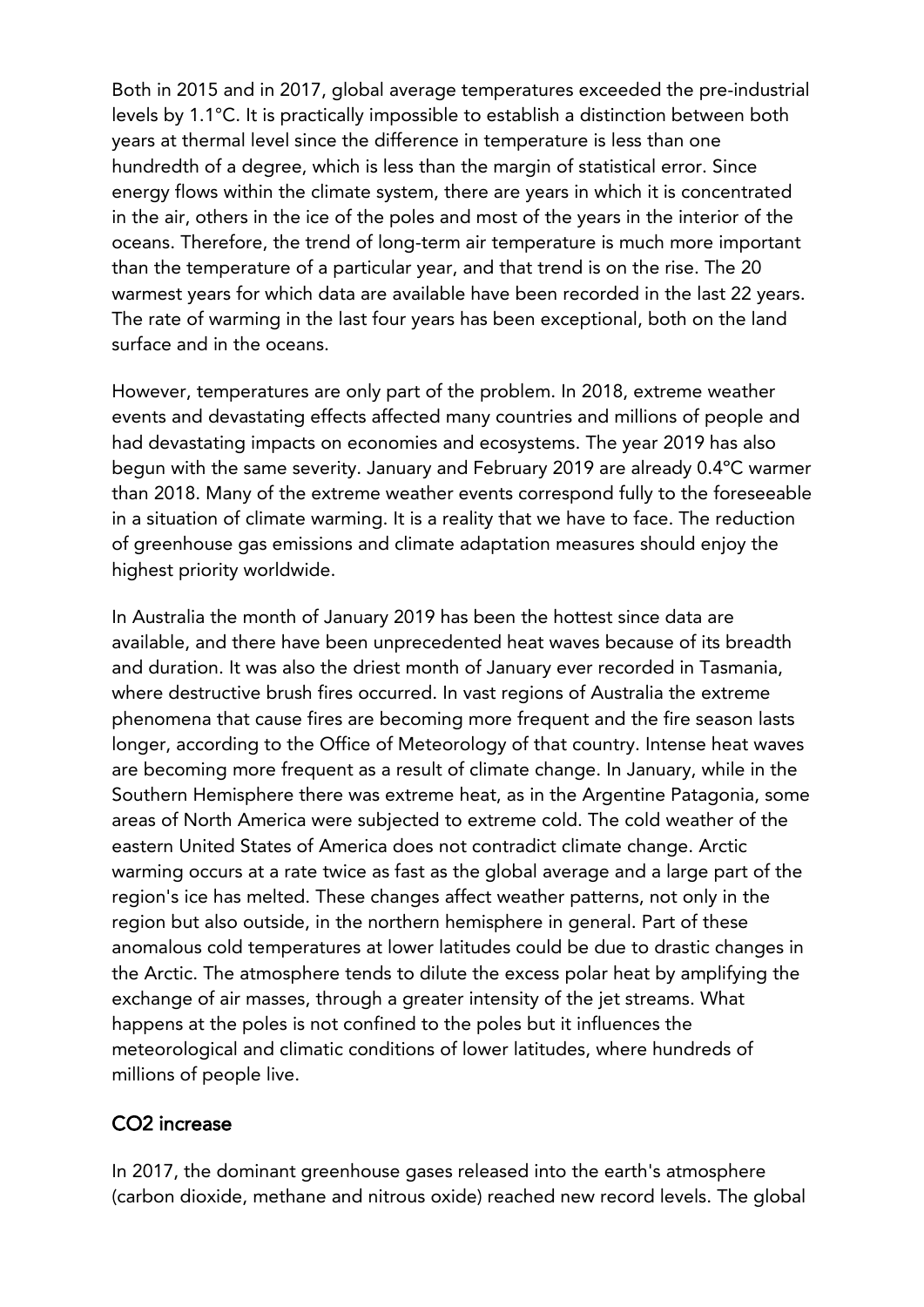average annual concentration of carbon dioxide on the surface of the earth for 2017 was  $405.0 \pm 0.1$  ppm, 2.2 ppm more than in 2016 and the highest in the record of modern atmospheric measurements and in the records of ice cores that they go back more than 800,000 years ago. The global CO2 growth rate has almost quadrupled since the early 1960s. This value constitutes 146% of pre-industrial levels (before 1750).



The global average figures for 2018 will not be available until the end of 2019, but real-time data from several specific locations, including Mauna Loa (Hawaii) and Cape Grim (Tasmania) indicate that CO2 levels continued to rise in 2018. The report The IPCC's 1.5ºC special found that limiting warming to 1.5 ° C above the pre-industrial line means reaching zero net CO2 emissions worldwide by 2050 and deep simultaneous reductions in emissions from other non-CO2 drivers, in particular methane.

Predictions for decades suggest an increasing risk of temporary exceedance of 1.5°C above pre-industrial conditions. Although the Paris Agreement refers to a long-term raise of 1.5°C and not to months or individual years, such short-term exceedances will become more common as the threshold approaches, highlighting the importance of following closely the goals of the Paris Agreement.

#### Oceans warming, sea level rise and acidification

More than 90% of the energy trapped by greenhouse gases goes to the oceans. The heat content of the ocean provides a direct measure of the energy that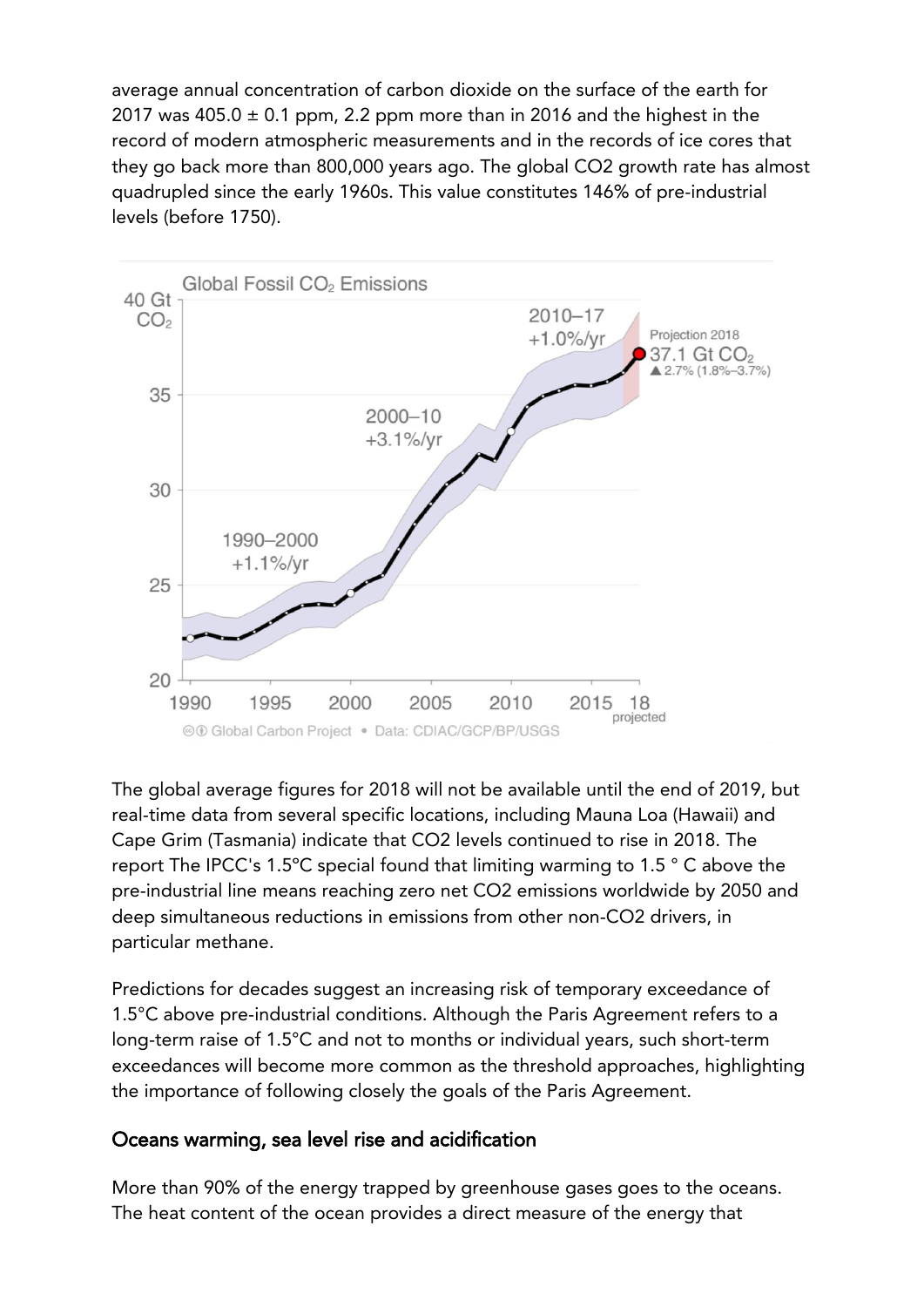accumulates in the upper layers of the ocean. For each three-month period in 2018 (until July-September 2018), the ocean heat content in the upper 700 m (data since 1955) and the upper 2000 m (data since 2005) was the highest or the second highest registered. In each case, where 2018 was the second highest, the highest was registered in 2017.

The global mean sea level for the period from January to July 2018 has been around 2 to 3mm higher than for the equivalent period in 2017. The changes in sea level from year to year must be due to changes in the loss of the ice sheet, the storage in the earth of the water, as well as the variations in the temperature of the ocean (thermal expansion). The sea level in 2018 has been close to the long-term trend after a rapid increase.

In the last decade, the oceans absorbed around 25% of anthropogenic CO2 emissions. The absorbed CO2 reacts with seawater and changes the pH of the ocean. This process is known as ocean acidification. Observations in the open ocean during the past 30 years have shown a clear tendency to lower the pH. The 5th IPCC Report found that there was a decrease in the pH of the ocean surface of 0.1 units since the beginning of the industrial revolution (1750). Changes in pH are related to changes in oceanic carbonate chemistry that can affect the ability of marine organisms, such as molluscs and reef-building corals, to build and maintain shells and skeletal material. This makes it particularly important to fully characterize the changes in oceanic carbonate chemistry.

#### Sea ice extent

The extent of sea ice in the Arctic was well below the average throughout 2018, with record levels in the first two months of the year. The annual maximum occurred in mid-March and the monthly extension in March was 14.48 million square kilometres, the third lowest recorded and approximately 7% below the 1981-2010 average (15.64 million square kilometres). The Arctic sea ice extent reached its minimum in mid-September. The monthly extension of sea ice in September was 4.62 million square kilometres, approximately 28% below the average (6.40 million square kilometres). This was classified as the sixth smallest extension registered in September. The 12 smallest extensions in September occurred in the 12 years since 2007. The volume of sea ice, estimated from a new analysis in 2018, was slightly higher than in 2017 and, nominally, the sixth lowest in the record.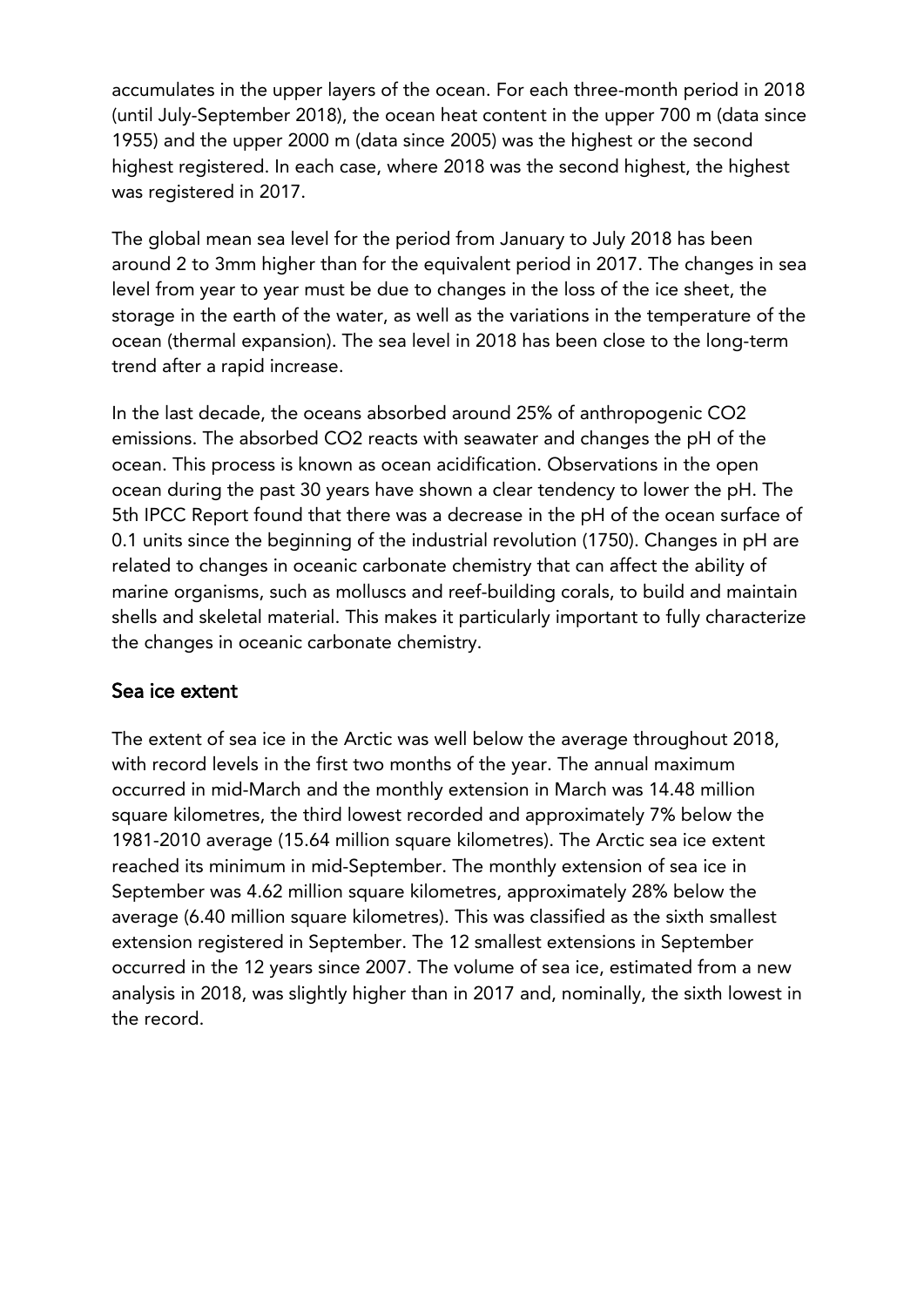

The extent of sea ice in Antarctica was also well below the average throughout 2018. For the months of February to August, the monthly extension was among the 10 smallest recorded. The extent of Antarctic sea ice reached its maximum annual extension in late September and early October. The average monthly extension of September was 17.82 million square kilometres, 5% below the average (18.72 million square kilometres) and was among the five smallest.

## The challenge of urgency

The next few years are crucial. We are the last generation that could and should act to avoid crossing crucial turning points and avoid irreversible damage to our common home, the earth, the abode of humanity and the rest of God's creatures (see LS 1).